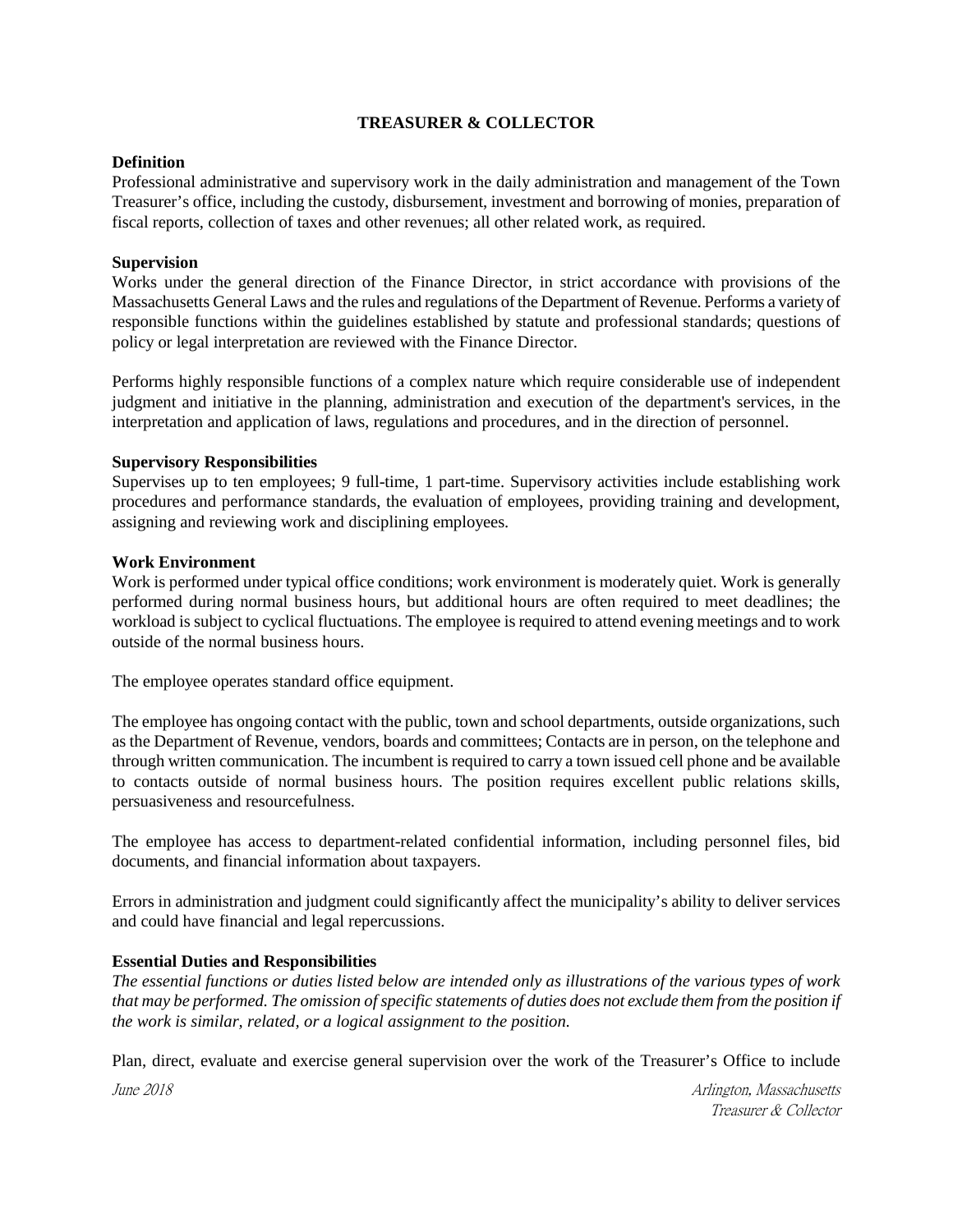management of tax collection; water and sewer bill collection; Town funds including trust funds and special revenue funds; Town tax title accounts and foreclosed properties; tax account affected by Bankruptcy Court decisions; and short and long-term borrowing including the determination of debt structure, timing of debt issuance, debt maturities etc.

Oversees preparation of data and all necessary documentation for loan obligations and purchases; responsible for the deposit of funds in banking institutions; maintains the custody of all monies received in the town treasury; maintains the system of accounting for all receipts and payments on behalf of the town; ensures that all required reports and certificates are completed and filed in a timely fashion.

Manages the town's cash by making determinations that all previous day transactions are properly completed; analyzes projected expenditures and revenues, investments, cash position and related financial information; examines current interest rates; evaluates various investment or borrowing options and makes recommendations to the Town Treasurer.

Schedules all preparatory work in connection with the annual audit of the town's books and records in order to ensure prompt and efficient collection of data for the auditors.

With the assistance of the Deputy Treasurer, supervises and oversees the work of departmental staff, including but not limited to allocating workload, writing performance reviews, approving vacation requests and handling day to day personnel matters that arise.

Reviews office policies and procedures and makes recommendations for revisions consistent with Town policies; provides guidance to the staff in the completion of assignments.

Prepares the department budget and makes recommendations to the Town Manager and Finance Committee.

Coordinates all activities associated with the borrowing of funds; including making presentations, preparing brochures, providing historical and current financial data, attending meetings, and payment of bills; responsible for obtaining approval from the Emergency Finance Board.

Prepares and reviews Requests For Proposals and Request For Information for banking and other services.

Assists the School Department by providing financial information pertaining to state reimbursements. Assists the Finance Director in the estimation analysis and monitoring of Town's operating revenue budget.

The employee serves as a member of various Boards, Committees and Commissions as needed.

Ensuresthat the day to day operation, collection, reporting and maintenance of the parking meter infrastructure is maintained.

Serves as the Town's Parking Clerk. Reviews parking ticket appeals in writing or in-person depending on the petitioners request. Answers periodic questions from motorists. Coordinates with the Select Board's Office on parking matters.

Performs similar or related work as required, or as situation dictates.

# **Recommended Minimum Qualifications**

June 2018 Arlington, Massachusetts Treasurer & Collector